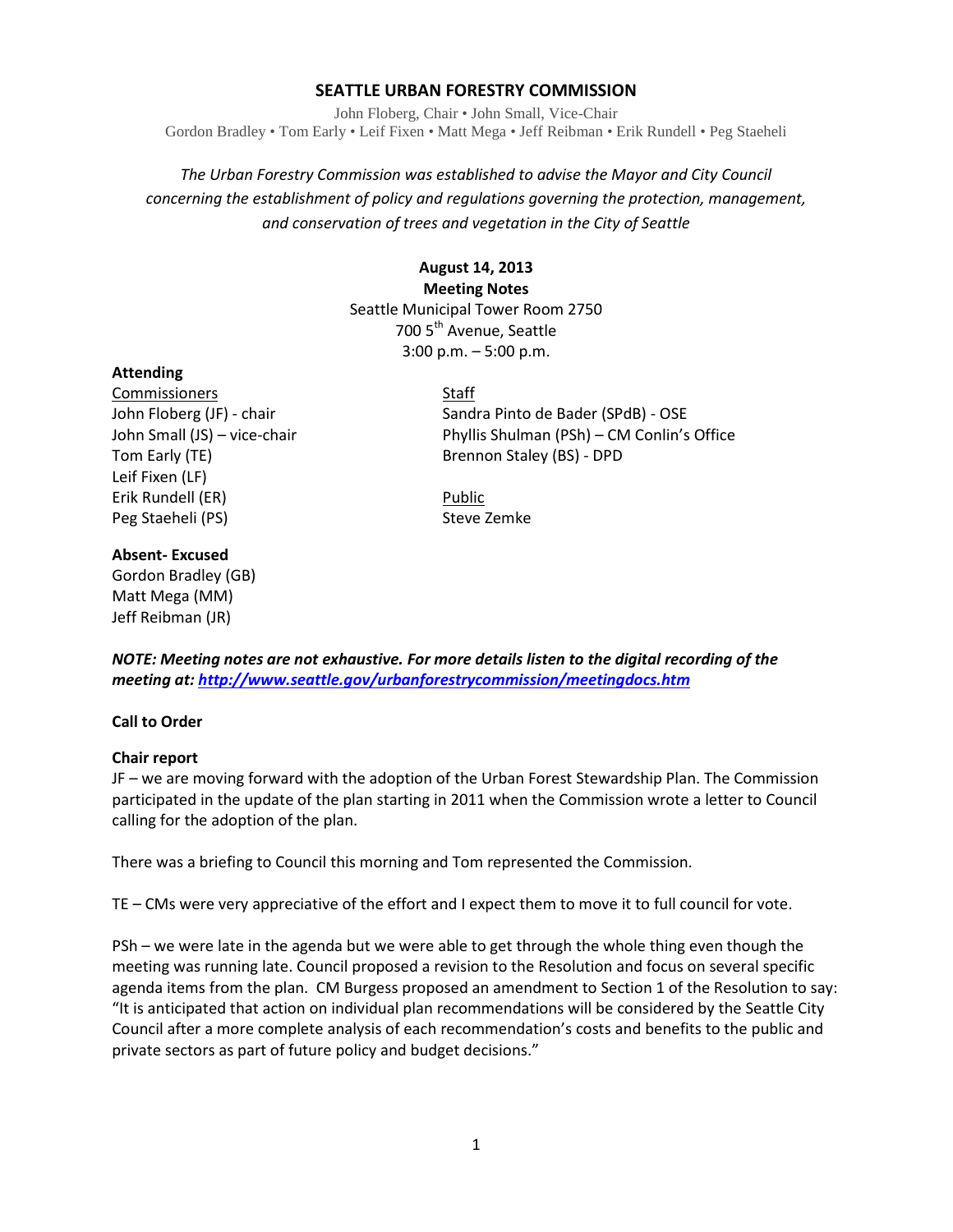CM Burgess is very supportive. Framework plans usually get the same treatment in terms of amendments to the resolution. The more clearly we can convey specifics in terms of implementation of the action agenda the easier it will be for Council to make decisions about urban forestry issues.

JS – how do I bring up comments to Council.

PSh – if it's as an individual, email me your comments.

JF – City Fruit wrote a letter of thanks for the Commission's support. They will be developing a business plan with revenue sources and needs to share with the City. I wanted to share also the Seattle Times article in the Sunday paper (tree love) – Pacific NW magazine.

# **Urban Forest Stewardship Plan funding conversation – Phyllis**

JF – how would you want to have this conversation?

PSh – The UFSP will be voted on mid-September. Before this budget cycle, Richard is interested to see if there is anything he could either protect or add to the budget this year. We'll hear from the Mayor in mid-September. We will analyze the proposal and see if there are any cuts related to UF and what are some of our priorities for the next biennium.

The resolution is calling for departments to tell us more about the actions that are being undertaken. What things have you thought about that you think would be helpful, based on the priorities in the UFSP that we should be implemented in this next budget cycle.

Council members have a variety of interests and you don't always get all that you want. We don't add money to the budget but we might be able to re-arrange.

JF – I'd like to hear from commissioners in terms of ideas or how to frame this funding discussion.

JS – there are some specific rate-based programs that derive the most benefit from trees: storm water, keeping transmission lines clear. The bulk of the money is spent in clearing lines and the bulk benefit is in the storm water piece. Understanding and communicating to rate-based programs whether the way they are spending funds in UF is the most efficient or not. I think SCL should remove large trees under power lines instead of continue to prune them. We have talked about the need of having an urban forester or a technical person that could work out if what we are spending money on makes sense across departments.

JF – the discussion we had on pruning cycles last week, could also benefit from some sort of analysis to get at the economic benefit over the long-term view, because we have a sense that there is a missed opportunity there.

TE – the monitoring aspect of the plan – by monitoring you can gain efficiencies by understanding how money is being spent on the UF. It's a pretty complex problem. A shorter answer, reLeaf is a great place to put additional funding. It's highly underfunded.

PSh – does it need additional position or other funding?

 $TE - both.$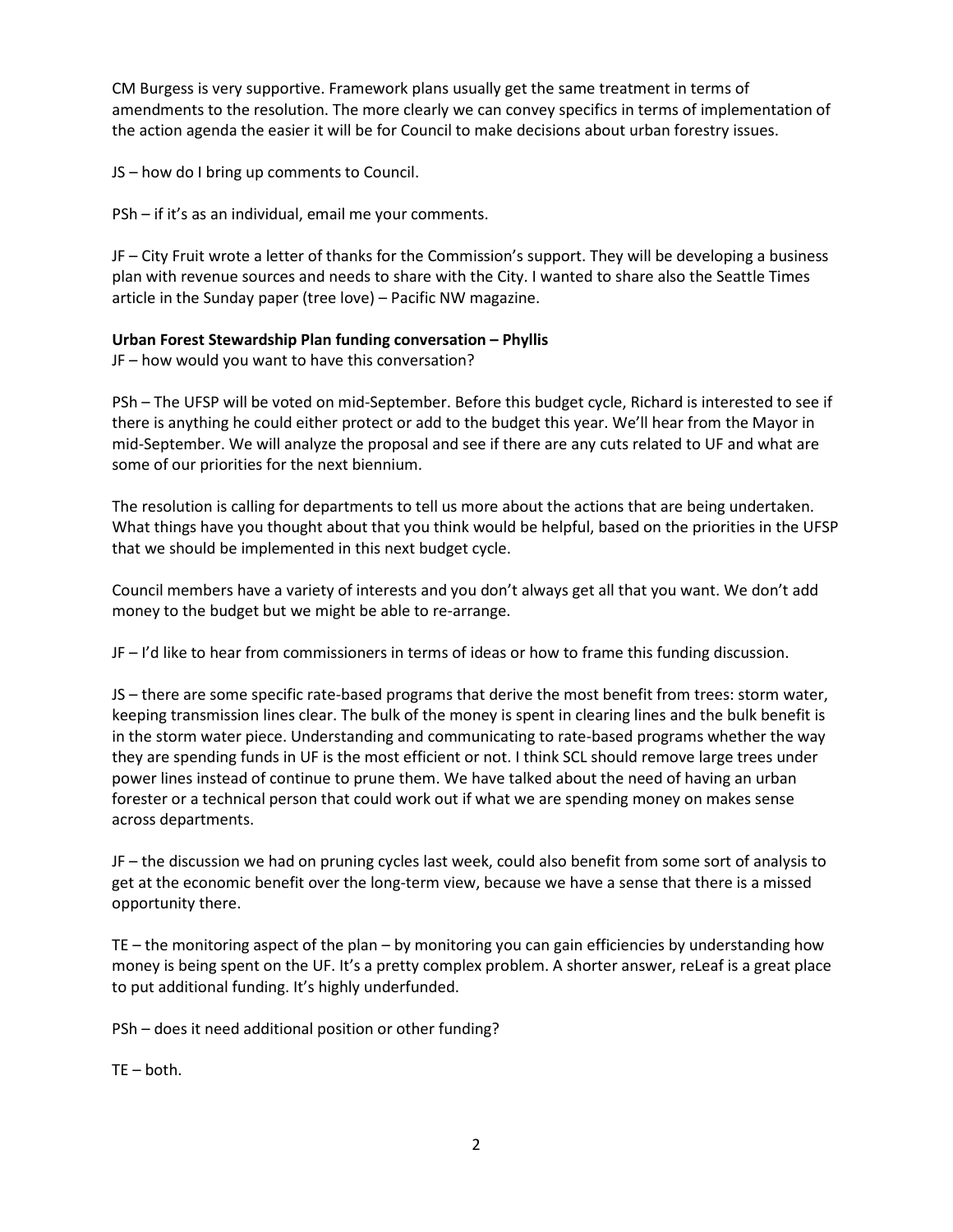Peg – or a different way to look at it. As an evolution, the program might not have the best model for growth.

PSh – one of the core strategies of the plan is outreach and engagement. reLeaf is one of the places where we can do this. WE have SDOT that engages people when street permits are issued (that's when they provide education). There is a variety of engagement efforts in different departments. Part of the plan is to strengthen our outreach and education. If we set up the reLeaf with the intention that it be that single point of contact what does the program need to be able to do that.

JS – it makes sense to use them as a tool funded in part by SCL , SDOT and get the message of the right tree in the right place. I can see reLeaf going to the homeowner and giving them trees and teaching them to care for them so that they grow, thrive and grow in the appropriate location. A huge percentage of our trees are maxing out of their spaces.

JF – we've been talking about outreach and engagement. When I went to the reLeaf site there is also a regulation button. People experience city government through regulation.

Peg – I'm trying to think about that urban forester and tying that to re-Leaf. I'm a bit confused in the mix. That's a re-brand of re-leaf. We never got there.

JS – reLeaf as the exiting function of the City that gets the closest to having more trees on the ground. We are going to reach our canopy cover goal by planting.

Peg – I don't agree. I don't think that statement in our urban streets and urban neighborhoods, we are not going to get there by planting. We need to have a mechanism to get the trees that are already there get bigger. Re-branding is needed, strategic plan.

LF -being in SPU is a step in the right direction.

PSh – the intent is to have reLeaf be that but it doesn't have the capacity or the mandate. Overall I'm hearing that we need a strategic plan for outreach and education that has to do with all our trees, not just SDOT or SCL. There should be a cohesive approach with a common thread. To fulfill the mandate of the UFSP we need to know how to take the next step for outreach and education. We don't have the capacity to do this in-house… we might need consultant money to augment the IDT effort. Would it make sense to maybe in year two increase budget for re-Leaf.

Peg – if you are going to have an approach… I would ask that the first year has a staffing increase as well. Can then flip to maintenance? That's the opposite side of planting and that is growing the trees that we already have. I just came back from Tokyo and I can tell there is money being spent on increasing canopy. Columnar trees are not canopy, they are meant to grow next to tall buildings. We need a new crew (of a pruning contract).

JS – my experience with SCL contractors hasn't been good.

LF – that goes back to the manager that is running the crew. I'd like to go to a zone pruning which is dictated by the budget you have.

PS – we could come up with numbers and then decide whether to do it in-house or through a contract.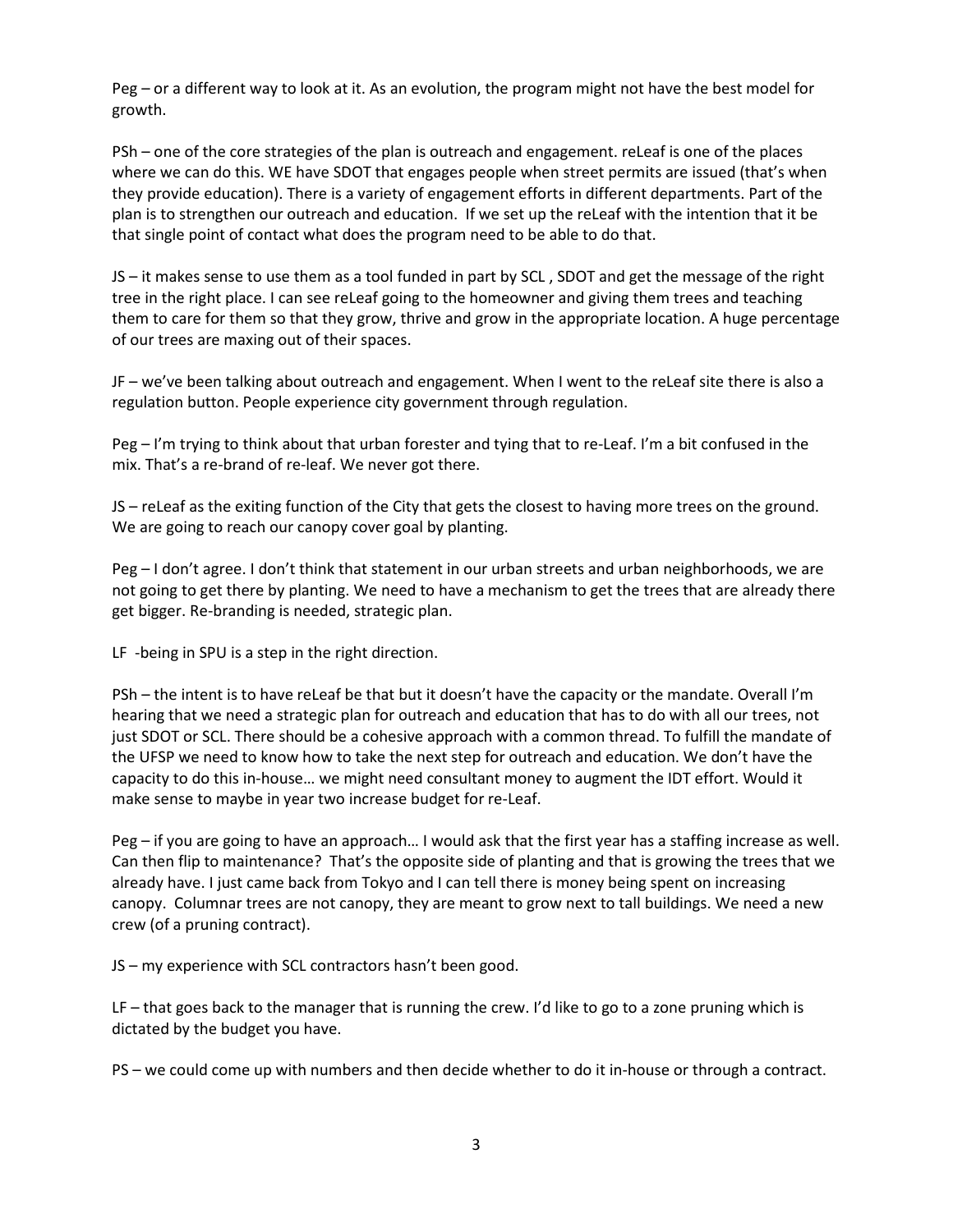PSh – can we get additional pruning now (we are not going to catch up with the pruning cycle). Anything we can do to increase it would be great. Maybe what we do is ask for a SLI to explore different efficiency models for pruning and come back with a plan that could show how we could get more efficient (without adding money). Another SLI that would say what it would take to catch up.

JS – I would expand maintenance to ask each department to see how they can protect trees first, then planting and then removals that are unavoidable. Maintenance is the greatest piece. Ask departments to look at that range of options. Also maybe, reLeaf becoming this mitigation strategy.

PSh – for budget process we need to be very focused in order to get support from councilmembers and departments. It doesn't help if we get too broad.

TE – in terms of tree protection – additional funding for our inspectors to have them go out with the staff arborist to look at tree sites to look at ways for tree protection to go better for development sites.

Peg – R7 strikes me as needing more funding.

Brennon – if it's in-house training it doesn't require additional funding.

### **Regulation vs. Voluntary Action – conversation**

Peg – I think this was mean to be brainstorming.

Erik – land use regulations based on what happens on a property affects the community (even if trees are on private property). Small incremental actions have large impacts. It makes sense to regulate private property. Voluntary action is difficult to mandate. There would be more political push back from regulations.

Leif – I lean more towards regulation. The big thing is you tie it to ecosystems services. Don't stop people from removing the tree in their backyard but if they do remove it then they need to replace the function lost. Trees are not just decoration. I don't think you can do that with voluntary action.

JS – I think that regulation without outreach or an attempt to sway public opinion is not going to amount to much. Ideally, the city as a whole is proud of the urban forest and want to see it thrive. I don't get a great sense of the city that they are selling the public of the benefits. There are conflicting uses (solar power, gardens, etc.) you have to provide reasons why trees are good. Understanding that trees are a shared asset even if they are on private property is important. That's part of the message that is missing right now. There is a need for outreach.

Tom – I believe that regulations work when they allow for people to manage their land as they see fit within certain boundaries. Most people see that there are diminishing values if the regulation require additional amounts of mitigation. I do believe trees need to be protected city-wide. Your contribution is to keep it, replace it, or manage it. Regulation is important because otherwise it can be eroded depending on many of situations.

JF – I think the voluntary aspect, we have not yet scratched the surface. Regulation is not communicated well, we have poor data on the benefits of trees, we need a huge research component to start sharing the message of all of these wonderful benefits trees provide. Still have the backup of the regulation once outreach has been done.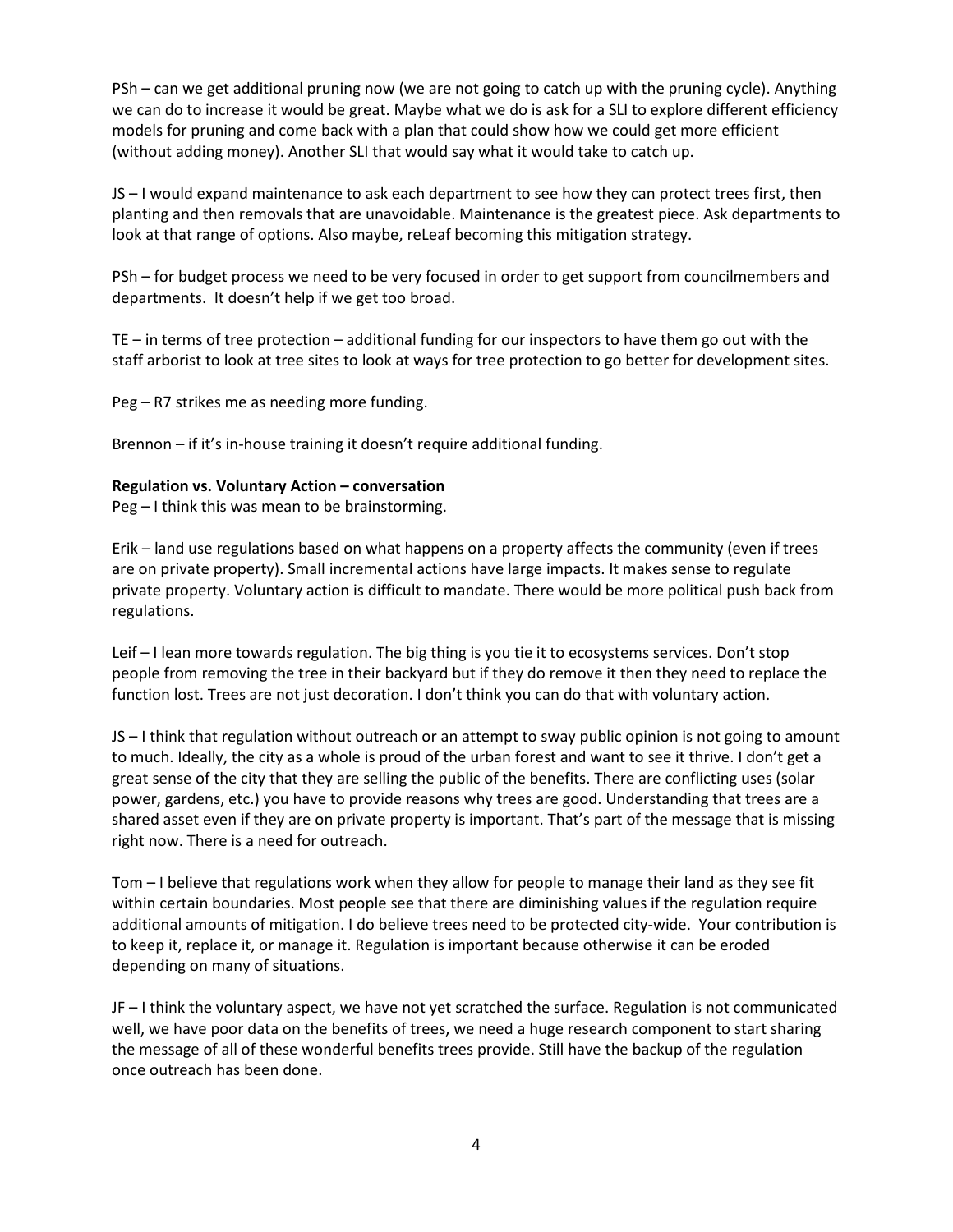Peg – I think we forgot that funding, if we fund good research of Seattle, that would go a long way, our conditions in the Puget Sound are quite. Ecosystems values are not supported enough for urban conditions. It would be easier to have incentive action with additional research to better understand the benefits. We fine people for speeding, we ticket people for parking in the wrong places, we are not a non-enforcement society. What I'm hearing everybody say is that we want a balance. But when it comes to the big trees, we won't save them with incentives because you can't replace a large tree with incentives. We don't respect and value the big trees. Maybe there is a way to manage this by neighborhood. You have to compensate people that have the big trees.

JF – I went to Portland and saw plaques in trees that gave me a better understanding of the importance of those trees.

PS – I thought it would be great to talk about this so we know where the bar is before we look at the ordinance that is coming down from DPD. It's hard to see that a tree that I worked on saving is coming out because we regulated retention but not maintenance to keep the tree healthy.

TE – I do on-call arborist work in Medina. They have a very strict code and everybody hates it. But after they go through it and they finish their development everyone stands and defends it because it maintains their community. It institutes the value of a community, they might not agree with it but they respect it. They enjoy the community, that's why they bought a house there.

Brennon – I have a couple of thoughts. Incentives that work are those that with small cost leverage a big benefit. The small things like the trees giveaways, plaques for heritage trees, coupons, have big benefits. On the regulations side they only work when 90% of people agree that's the right thing to do and it helps the 10% of people act accordingly. My experience is that when people go through it they are still angry about it. It's not whether regulation is good or bad but what can you actually achieve with it. When you are regulating trees, there is only so much you can achieve. If someone doesn't want a tree the tree will die (cut it, not water it, not plant it), but can push people to do things that they think are the right thing to do. Enforcement side – what's challenging for us, people will have the idea that if you try hard enough then people will do the right thing. There is no way for us to know when trees are going out. People have to think something is important enough when they see something wrong going on.

JS – bit trees are not taken out by homeowners by themselves, they are taken out by industry. If we don't regulate the industry, we are not going to preserve big trees.

Brennon – regulation of the industry doesn't help all that much.

PSh – People continue to speed even though speeding tickets are large. People keep on speeding. That's why it's important to move people to do the right thing.

### **Keio University Q&A session**

UW is doing an exchange program with Japan. Cultural and environmental studies program type of exchange. It's a group of 35 in groups of 6. This is the Urban Forestry group. Just shared with them the UFMP and annual reports as well as the GSP 20 year strategic plan.

Q&A with the Commission.

# **Public Comment**

Steve – covered a lot of issues and had a good discussion. Dismay at the cynical position of Brennon's when he talked about regulation. I have the sense that he is going to come back with little regulation.